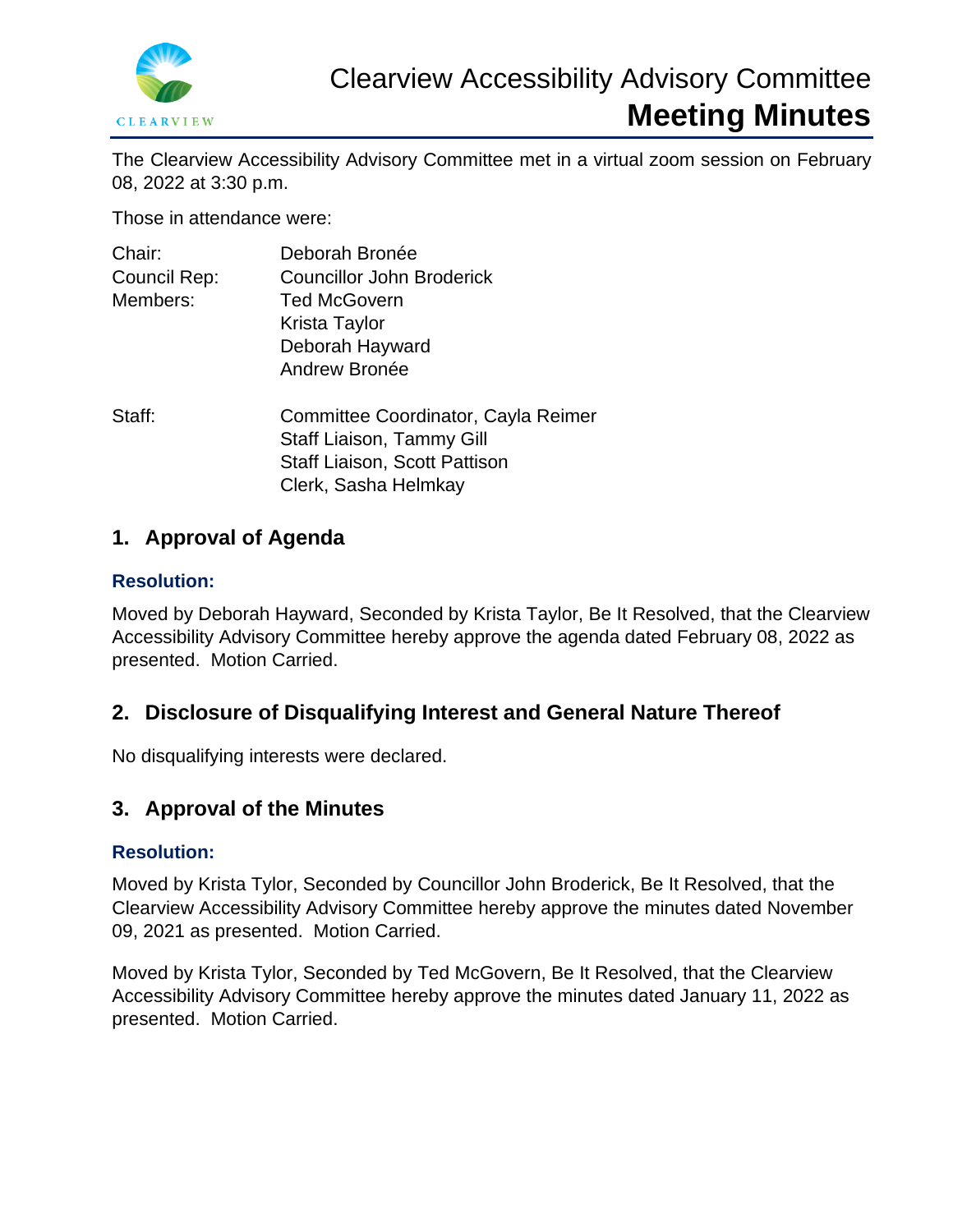### **4. Business Arising from the Minutes**

#### 4.1 2022 Elections Accessibility Plan

Clerk Helmkay provided a brief background on the 2022 Elections Accessibility Plan and highlighted the hybrid voting options (ballots and internet) and Accessibility support available for candidates and third party advertisers.

Chair Deborah Bronée inquired if candidates will have Township support in creating accessible documents if required. Clerk Helmkay informed the committee that documents are created in accessible formats and the Township is a resource in assisting candidates in maintaining accessibility.

The Committee discussed advanced polling dates, locations, and provided assistance.

#### **Resolution:**

Moved by Krista Taylor, Seconded by Deborah Hayward, Be It Resolved, that the Clearview Accessibility Advisory Committee hereby:

- 1) Receive the Report (2022 Municipal Election Accessibility Plan) dated February 8, 2022; and,
- 2) Endorse the 2022 Municipal Election Accessibility Plan as presented. Motion Carried.

## **5. Communications from the Chair**

No communication was presented.

## **6. Site or Building Plans for Review**

No site or building plans were presented.

## **7. New Business / Around Town Items**

Chair Deborah Bronée provided information to the Committee on training she received from the Local Immigration Partnership that focused on enlightening people on racism, discrimination, and disability and their upcoming "It starts" campaign beginning in March. Chair Bronée discussed sending information as it relates to disabilities as it becomes available.

### **8. Next Meeting** – March 08, 2022 at 3:30 p.m.